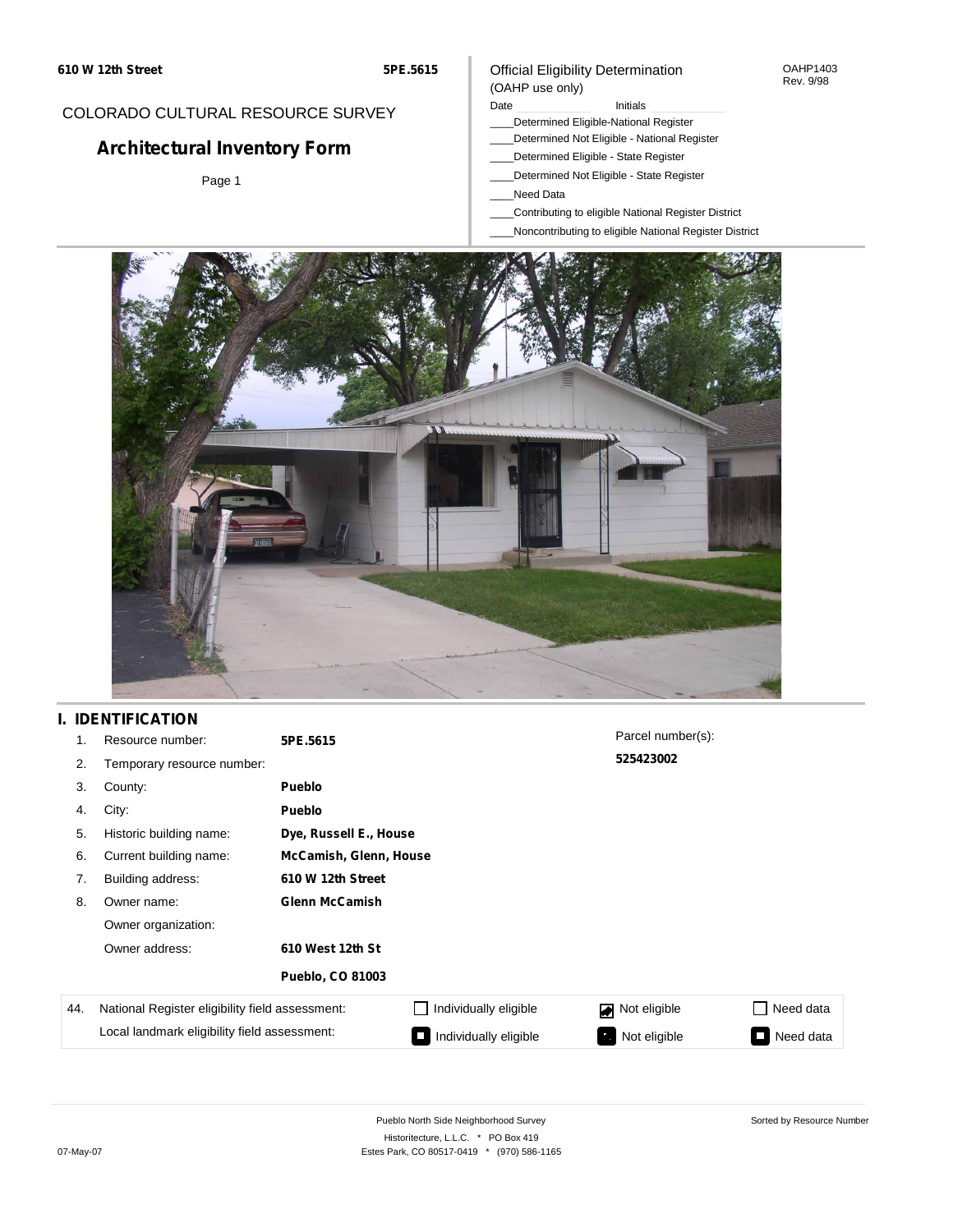Sorted by Resource Number

## **Architectural Inventory Form**

Page 2

## **II. GEOGRAPHIC INFORMATION**

| 9.  | P.M.                | 6th |     |    |           | Township:               |       | <b>20S</b>                  |    |     |           | Range:            | 65W |         |
|-----|---------------------|-----|-----|----|-----------|-------------------------|-------|-----------------------------|----|-----|-----------|-------------------|-----|---------|
|     |                     | NE. | 1/4 | of | <b>SW</b> | 1/4                     | of NW | 1/4                         | of | SE. | 1/4       | of Section        |     | 25      |
| 10. | UTM reference zone: |     |     |    | 13        |                         |       |                             |    |     |           |                   |     |         |
|     | Easting:            |     |     |    |           | 533700                  |       |                             |    |     | Northing: |                   |     | 4236506 |
| 11. | USGS quad name:     |     |     |    |           | <b>Northeast Pueblo</b> |       |                             |    |     | Scale:    |                   |     | 7.5     |
|     | Year:               |     |     |    |           | 1974)                   |       | 1961 (Photorevised 1970 and |    |     |           |                   |     |         |
| 12. | $Lot(s)$ :          |     |     |    |           | Lot 14; Block 42        |       |                             |    |     |           |                   |     |         |
|     | Addition:           |     |     |    |           | <b>County Addition</b>  |       |                             |    |     |           | Year of addition: |     | 1869    |

13. Boundary description and justification:

The parcel, as described above, contains but does not exceed the land historically associated with this property.

Metes and bounds exist:

П

## **III. ARCHITECTURAL DESCRIPTION**

| 14. | Building plan (footprint, shape):    | <b>Rectangular Plan</b>              |                       |
|-----|--------------------------------------|--------------------------------------|-----------------------|
|     | Other building plan descriptions:    |                                      |                       |
| 15. | Dimensions in feet (length x width): | 816 square feet                      |                       |
| 16. | Number of stories:                   | 1                                    |                       |
| 17. | Primary external wall material(s):   | <b>Asbestos</b>                      | Other wall materials: |
|     |                                      |                                      |                       |
| 18. | Roof configuration:                  | <b>Gabled Roof/Front Gabled Roof</b> |                       |
|     | Other roof configurations:           |                                      |                       |
| 19. | Primary external roof material:      | <b>Asphalt Roof/Composition Roof</b> |                       |
|     | Other roof materials:                |                                      |                       |
| 20. | Special features:                    | Fence                                |                       |
|     |                                      | <b>Car Port</b>                      |                       |
|     |                                      | Porch                                |                       |

21. General architectural description:

Oriented to the north, this house rests on a white-painted concrete foundation. White-painted asbestos shingle siding clads the exterior walls. Covering the gable is white-painted, vertical wood siding. Windows are generally 1-over-1-light, double-hung sash, with white-painted wood frames and aluminum-frame storm windows. A picture window is located on the east side of the west elevation. A metal awning, white with black stripes, protects a set of paired windows on the west end of the front (north) façade. Spanning from the center to the east end of the façade is a metal awning on black, wrought-iron supports. The principal doorway opens east of center in this elevation. It hosts a 4-light, two-panel wood door, painted white, opening behind a black, security type storm door. A single-step concrete stoop approaches the doorway. A similar doorway opens in the north side of the west elevation, under a metal hood. An open, shed-roofed carport spans most of the east elevation. It has a metal roof and black, wrought-iron supports. A concrete driveway runs along the east side of the property, connecting the carport to west 12th **Street. Gray, interlocking asphalt shingles cover the front-gabled roof, and the rafter ends are exposed.**

#### 22. Architectural style: Other architectural styles: Building type: **Ranch Type No Style**

Pueblo North Side Neighborhood Survey Historitecture, L.L.C. \* PO Box 419 07-May-07 **Estes Park, CO 80517-0419** \* (970) 586-1165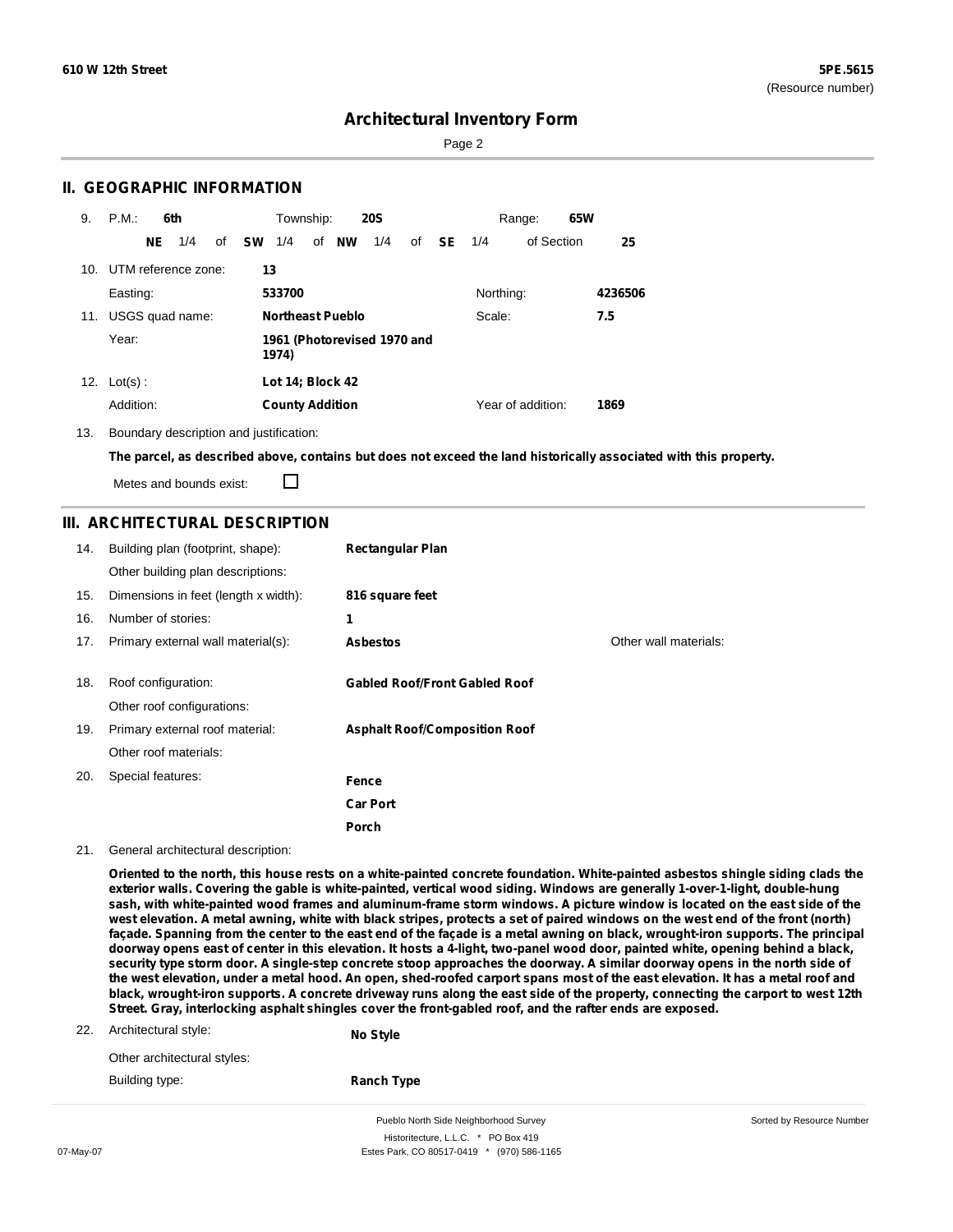Page 3

23. Landscape or special setting features:

This property is located on terrain sloping downward from north to south, with an elevation of around 4,700 feet above mean sea level. The neighborhood features modest, one- and two-story houses. This property is located on the south side of West 12th Street, an east-west-oriented thoroughfare. It is situated between 1123 North Elizabeth Street, to the east, and 612 North Elizabeth Street, to the west. A grass strip separates the sidewalk from the street. Surrounding the house is a planted-grass yard, with mature landscaping. Woven-wire fences delimit the east and south edges of the property while a wood privacy fence **lines the west side.**

24. Associated buildings, features or objects: **No associated buildings identified.**

#### **IV. ARCHITECTURAL HISTORY**

| 25. | Date of Construction:  | Estimate:                        | Actual: | 1952                                                                                          |
|-----|------------------------|----------------------------------|---------|-----------------------------------------------------------------------------------------------|
|     | Source of Information: |                                  |         | Pueblo County Office of Tax Assessor. Property information card [internet].                   |
| 26. | Architect:             | unknown                          |         |                                                                                               |
|     | Source of information: |                                  |         |                                                                                               |
| 27. | Builder:               | unknown                          |         |                                                                                               |
|     | Source of information: |                                  |         |                                                                                               |
| 28. | Original Owner:        | <b>Russell E. Dye</b>            |         |                                                                                               |
|     | Source of information: | Co. consulted 1886 through 2003. |         | Pueblo City Directory. Pueblo, Co.; Salt Lake City; Kansas City, Mo.; and others: R.L. Polk & |

29. Construction history:

According to Pueblo County tax records and other sources, this building was constructed in 1952. An analysis of the form, style, and materials corroborates this date. It was one of a series of 4 ranch-type houses constructed at about the same time. The other properties are 612, 616, and 618 West 12th Street (5PE.5616, 5PE.5618, and 5PE.5619). There have been no notable **modifications to this house since its construction.**

30. Location: **original** Date of move(s):

### **V. HISTORICAL ASSOCIATIONS**

|     | 31. Original use(s): | <b>Single Dwelling</b> |
|-----|----------------------|------------------------|
| 32. | Intermediate use(s): | <b>Single Dwelling</b> |
|     | 33. Current use(s):  | <b>Single Dwelling</b> |
|     | 34. Site type(s):    | <b>Residence</b>       |

35. Historical background:

The first and owner and resident of this house was Russell E. Dye, who lived here until prior to 1955, when Albert N. Willey lived here. In 1960, the owner and resident was Glenn McCamish, who resided here with his wife, Margaret Grace McCamish. She died on September 25, 1993. In October of the same year, Glenn McCamish quit-claimed the property to himself and C.J. **Hylton. Glenn McCamish continues to reside at this address.**

Sources of information: 36.

**Pueblo County Office of Tax Assessor. Property information card [internet].**

**Pueblo City Directory. Pueblo, Co.; Salt Lake City; Kansas City, Mo.; and others: R.L. Polk & Co, consulted 1886 through 2003.**

**McCamish, Glenn. Interview with Adam Thomas, 15 June 2005.**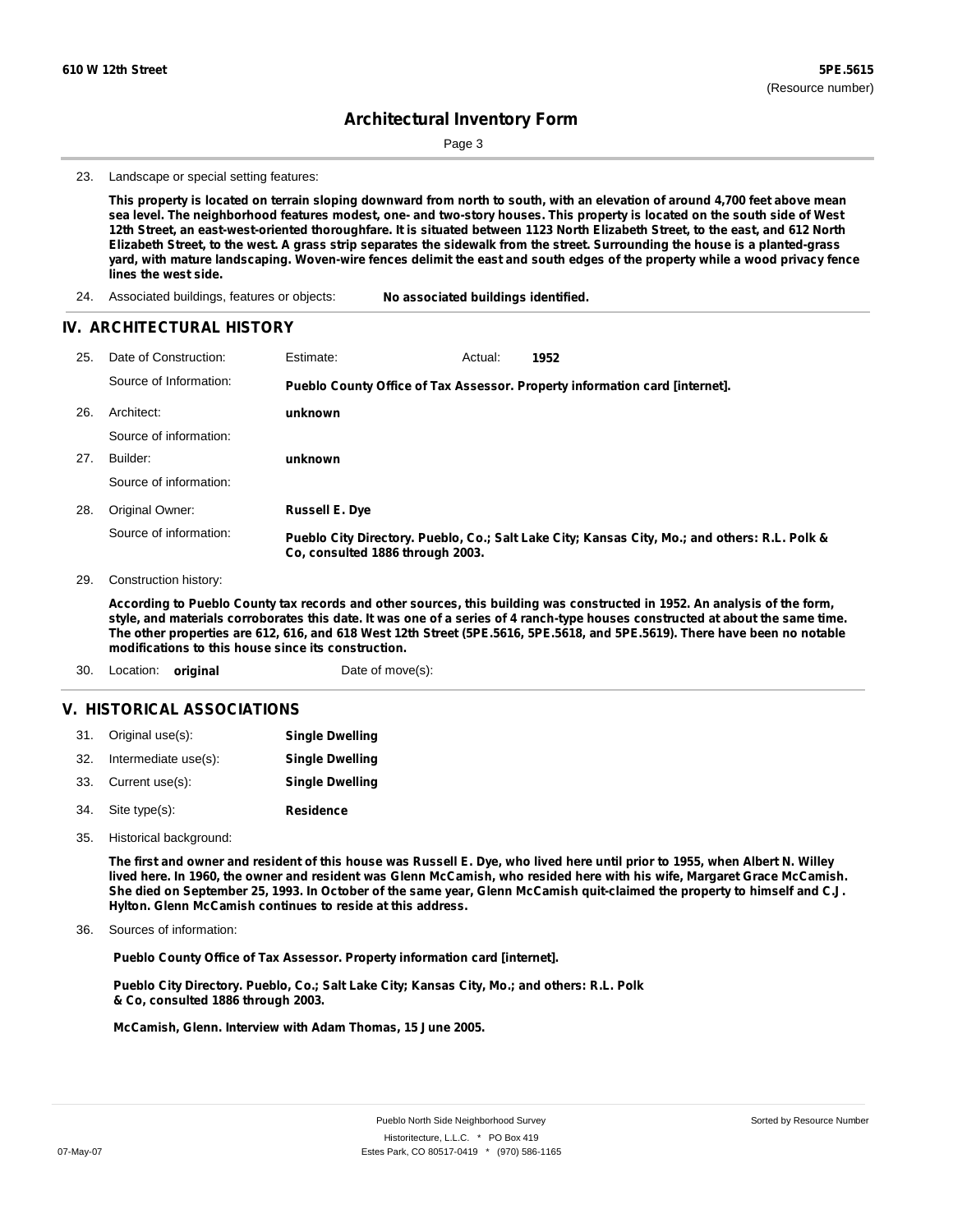۰

Sorted by Resource Number

# **Architectural Inventory Form**

Page 4

|     | <b>VI. SIGNIFICANCE</b>                                                                                                                                                                                                                                                                                                                                                                                                                                                                                                                                                                                                                                                                                                                                                                                                                                                                                                                                                                                                                                                                                                                                                                                                                                                                                                                                                                                                                                                                                                                                                                                                                                                                                                                                                                                                                                                                                                                                                                                                                                                                                                                                                                                                                                                               |
|-----|---------------------------------------------------------------------------------------------------------------------------------------------------------------------------------------------------------------------------------------------------------------------------------------------------------------------------------------------------------------------------------------------------------------------------------------------------------------------------------------------------------------------------------------------------------------------------------------------------------------------------------------------------------------------------------------------------------------------------------------------------------------------------------------------------------------------------------------------------------------------------------------------------------------------------------------------------------------------------------------------------------------------------------------------------------------------------------------------------------------------------------------------------------------------------------------------------------------------------------------------------------------------------------------------------------------------------------------------------------------------------------------------------------------------------------------------------------------------------------------------------------------------------------------------------------------------------------------------------------------------------------------------------------------------------------------------------------------------------------------------------------------------------------------------------------------------------------------------------------------------------------------------------------------------------------------------------------------------------------------------------------------------------------------------------------------------------------------------------------------------------------------------------------------------------------------------------------------------------------------------------------------------------------------|
| 37. | Local landmark designation:<br>Yes $\Box$<br>No.<br>$\mathcal{F}_\mathrm{c}$                                                                                                                                                                                                                                                                                                                                                                                                                                                                                                                                                                                                                                                                                                                                                                                                                                                                                                                                                                                                                                                                                                                                                                                                                                                                                                                                                                                                                                                                                                                                                                                                                                                                                                                                                                                                                                                                                                                                                                                                                                                                                                                                                                                                          |
|     | Designation authority:                                                                                                                                                                                                                                                                                                                                                                                                                                                                                                                                                                                                                                                                                                                                                                                                                                                                                                                                                                                                                                                                                                                                                                                                                                                                                                                                                                                                                                                                                                                                                                                                                                                                                                                                                                                                                                                                                                                                                                                                                                                                                                                                                                                                                                                                |
|     | Date of designation:                                                                                                                                                                                                                                                                                                                                                                                                                                                                                                                                                                                                                                                                                                                                                                                                                                                                                                                                                                                                                                                                                                                                                                                                                                                                                                                                                                                                                                                                                                                                                                                                                                                                                                                                                                                                                                                                                                                                                                                                                                                                                                                                                                                                                                                                  |
| 38. |                                                                                                                                                                                                                                                                                                                                                                                                                                                                                                                                                                                                                                                                                                                                                                                                                                                                                                                                                                                                                                                                                                                                                                                                                                                                                                                                                                                                                                                                                                                                                                                                                                                                                                                                                                                                                                                                                                                                                                                                                                                                                                                                                                                                                                                                                       |
|     | Applicable National Register criteria:<br>A. Associated with events that have made a significant contribution to the broad pattern of our history.<br>B. Associated with the lives of persons significant in our past.<br>$\mathsf{L}$<br>C. Embodies the distinctive characteristics of a type, period, or method of construction, or represents the work<br>П<br>of a master, or that possess high artistic values, or represents a significant and distinguished entity whose<br>components may lack individual distinction.<br>D. Has yielded, or may be likely to yield, information important in history or prehistory.<br>Qualifies under Criteria Considerations A through G (see manual).<br>$\mathbf{I}$<br>Does not meet any of the above National Register criteria.<br>♦<br><b>Pueblo Standards for Designation:</b><br><u>1a. History</u><br>Have direct association with the historical development of the city, state, or nation; or<br>$\mathbf{r}_1$<br><u>1b. History</u><br>Be the site of a significant historic event; or<br>$\blacksquare$<br>1c. History<br>Have direct and substantial association with a person or group of persons who had influence on society.<br>$\sim$<br>2a. Architecture<br>Embody distinguishing characteristics of an architectural style or type; or<br>О<br>2b. Architecture<br>Be a significant example of the work of a recognized architect or master builder, or<br>$\mathcal{L}_{\mathcal{A}}$<br>2c. Architecture<br>Contain elements of architectural design, engineering, materials, craftsmanship, or artistic merit which represent a<br>О<br>significant or influential innovation;<br>2d. Architecture<br>Portray the environment of a group of people or physical development of an area of the city in an era of history<br>о<br>characterized by a distinctive architectural style.<br>3a. Geography<br>Have a prominent location or be an established, familiar, and orienting visual feature of the contemporary city, or<br>3b. Geography<br>Promote understanding and appreciation of Pueblo's environment by means of distinctive physical characteristics<br>or rarity; or<br>3c. Geography<br>Make a special contribution to Pueblo's distinctive character.<br>$\overline{\phantom{a}}$<br>Not Applicable |
|     | Does not meet any of the above Pueblo landmark criteria.<br>n.                                                                                                                                                                                                                                                                                                                                                                                                                                                                                                                                                                                                                                                                                                                                                                                                                                                                                                                                                                                                                                                                                                                                                                                                                                                                                                                                                                                                                                                                                                                                                                                                                                                                                                                                                                                                                                                                                                                                                                                                                                                                                                                                                                                                                        |
| 39. | Area(s) of Significance:<br><b>Not Applicable</b>                                                                                                                                                                                                                                                                                                                                                                                                                                                                                                                                                                                                                                                                                                                                                                                                                                                                                                                                                                                                                                                                                                                                                                                                                                                                                                                                                                                                                                                                                                                                                                                                                                                                                                                                                                                                                                                                                                                                                                                                                                                                                                                                                                                                                                     |
| 40. | Period of Significance:<br>n/a                                                                                                                                                                                                                                                                                                                                                                                                                                                                                                                                                                                                                                                                                                                                                                                                                                                                                                                                                                                                                                                                                                                                                                                                                                                                                                                                                                                                                                                                                                                                                                                                                                                                                                                                                                                                                                                                                                                                                                                                                                                                                                                                                                                                                                                        |
| 41. | National:<br>Level of significance:<br>Local<br>State<br>$\Box$<br>П                                                                                                                                                                                                                                                                                                                                                                                                                                                                                                                                                                                                                                                                                                                                                                                                                                                                                                                                                                                                                                                                                                                                                                                                                                                                                                                                                                                                                                                                                                                                                                                                                                                                                                                                                                                                                                                                                                                                                                                                                                                                                                                                                                                                                  |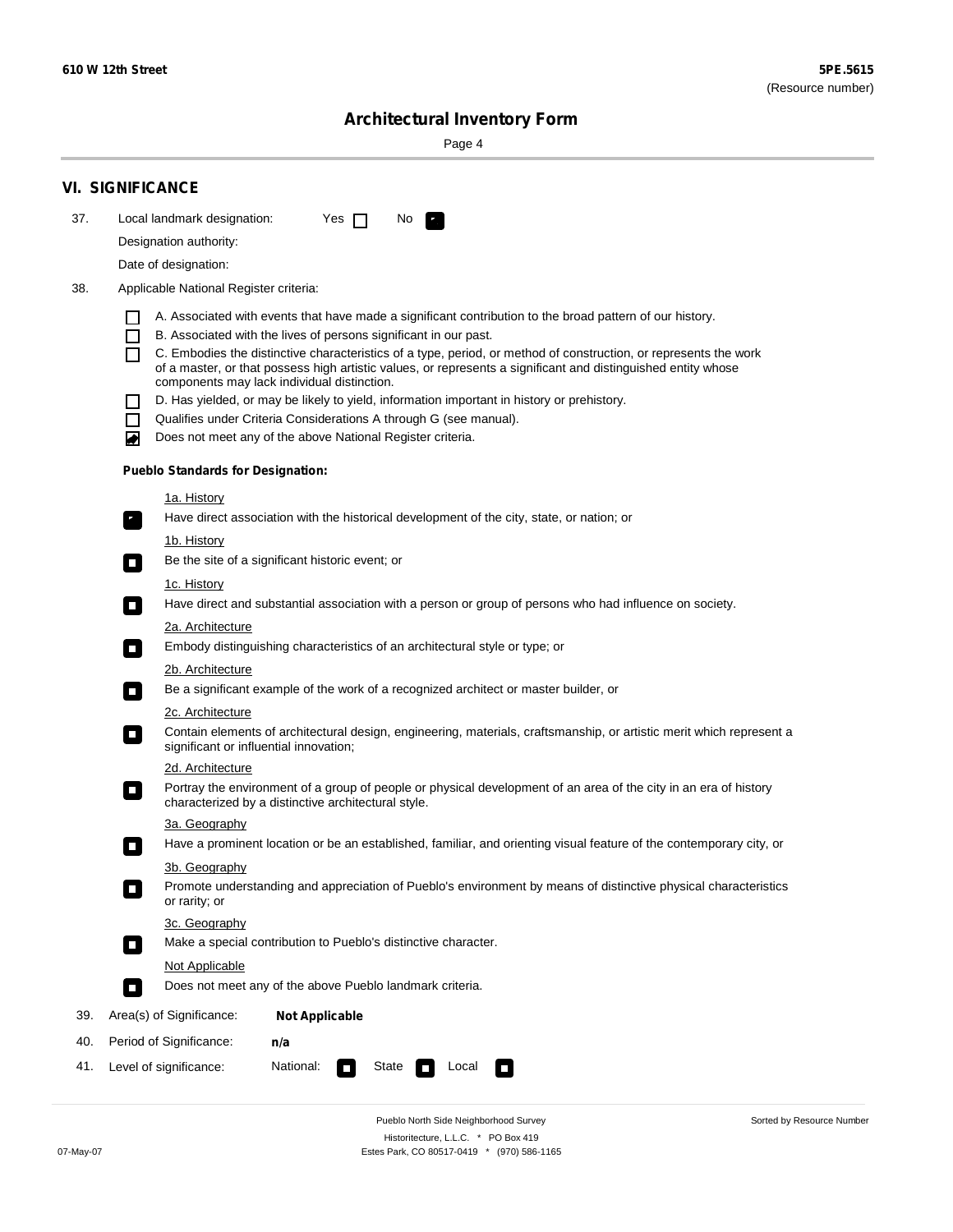Page 5

#### 42. Statement of significance:

This property is historically significant under Pueblo Local Landmark criterion A for its association with the final period in the development of Pueblo's North Side Neighborhood, representing post-World War II construction on the remaining vacant lots. However, the levels of architectural and historical significance, combined with physical integrity, are not to the extent that this property would qualify for individual listing in the National Register of Historic Places, the Colorado State Register of Historic Properties, or as a City of Pueblo Landmark. Nonetheless, it is a contributing resource within any potential **historic district.**

43. Assessment of historic physical integrity related to significance:

Constructed in 1952, this house exhibits a high level of physical integrity relative to the seven aspects of integrity as defined by the National Park Service and the Colorado Historical Society: location, setting, design, materials, workmanship, feeling, and association. It has not been significantly altered since its construction. This building retains sufficient physical integrity **to convey its significance.**

#### **VII. NATIONAL REGISTER ELIGIBILITY ASSESSMENT**

| 44.                                                                                                                                                                                                                                                                                                                                                   | National Register eligibility field assessment: |                                              |     | $\Box$ Individually eligible |  | Not eligible                 | Need data    |                  |
|-------------------------------------------------------------------------------------------------------------------------------------------------------------------------------------------------------------------------------------------------------------------------------------------------------------------------------------------------------|-------------------------------------------------|----------------------------------------------|-----|------------------------------|--|------------------------------|--------------|------------------|
|                                                                                                                                                                                                                                                                                                                                                       |                                                 | Local landmark eligibility field assessment: |     |                              |  | $\Box$ Individually eligible | Not eligible | $\Box$ Need data |
| 45.                                                                                                                                                                                                                                                                                                                                                   | Is there National Register district potential?  |                                              | Yes | No $\blacksquare$            |  |                              |              |                  |
| Discuss:<br>Pueblo's North Side Neighborhood represents the evolution of the city's professional middle and upper<br>classes. Its diversity of architectural styles and forms directly represents the city's changing economic and<br>cultural climates. As well, the neighborhood is distinctive because it appears to have evolved independently of |                                                 |                                              |     |                              |  |                              |              |                  |

**the area's dominant industry, steel manufacturing.**

If there is National Register district potential, is this building contributing:

46. If the building is in existing National Register district, is it contributing:

Yes Yes No No FFI N/A N/A

**VIII. RECORDING INFORMATION**

| 47. | Photograph numbers): | <b>CD-ROM Photo Disc: North Side Photos</b><br>File Name(s): 12thstw610                                                       |
|-----|----------------------|-------------------------------------------------------------------------------------------------------------------------------|
|     | Negatives filed at:  | <b>Special Collections</b><br><b>Robert Hoag Rawlings Public Library</b><br>100 East Abriendo Avenue<br>Pueblo, CO 81004-4290 |
| 48. | Report title:        | <b>Pueblo North Side Neighborhood Survey</b>                                                                                  |
| 49. | $Date(s)$ :          | 06/15/05                                                                                                                      |
| 50. | Recorder(s):         | <b>Adam Thomas</b>                                                                                                            |
| 51. | Organization:        | Historitecture, L.L.C.                                                                                                        |
| 52. | Address:             | <b>PO Box 419</b>                                                                                                             |
|     |                      | Estes Park, CO 80517-0419                                                                                                     |
| 53. | Phone number(s):     | (970) 586-1165                                                                                                                |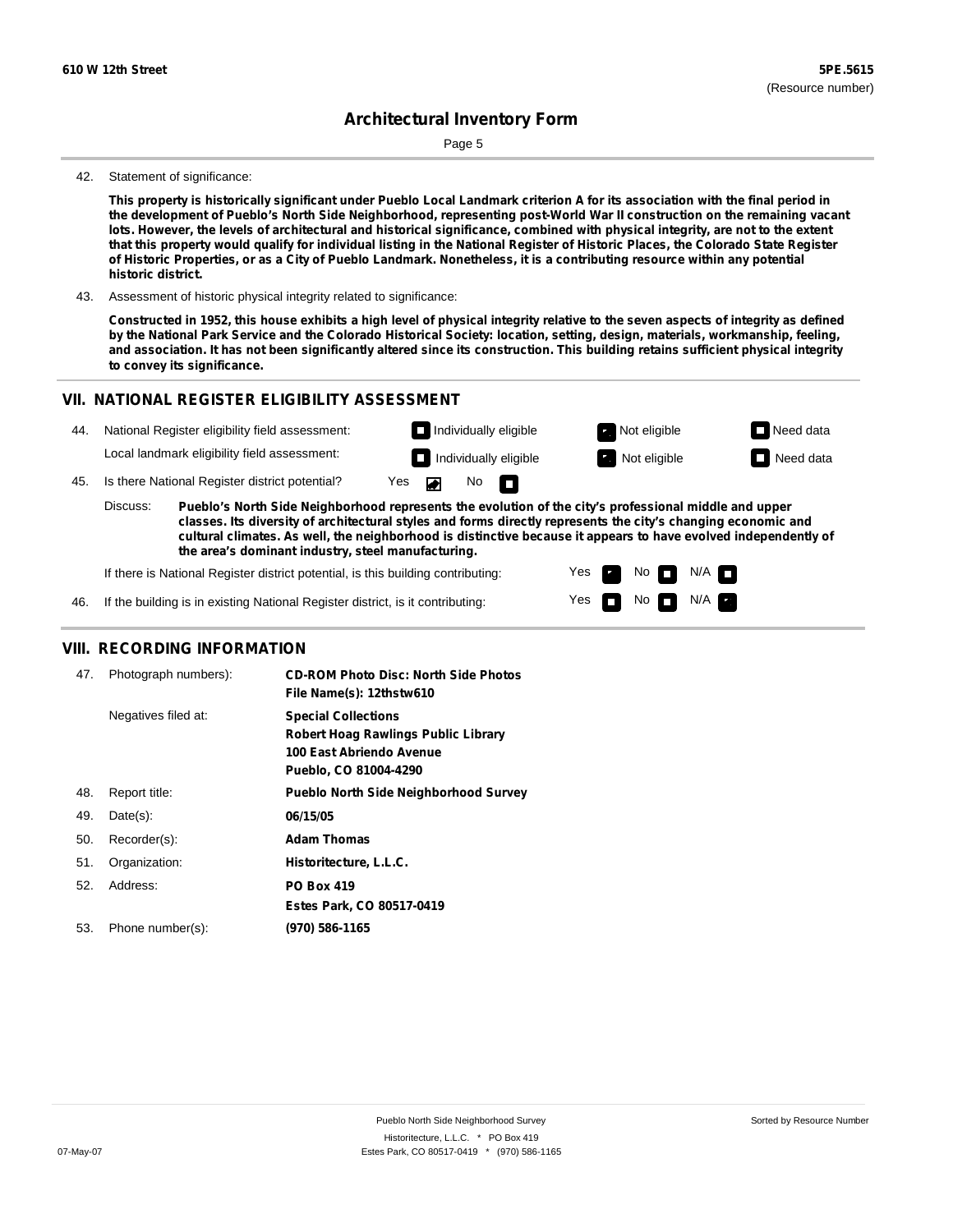Page 6